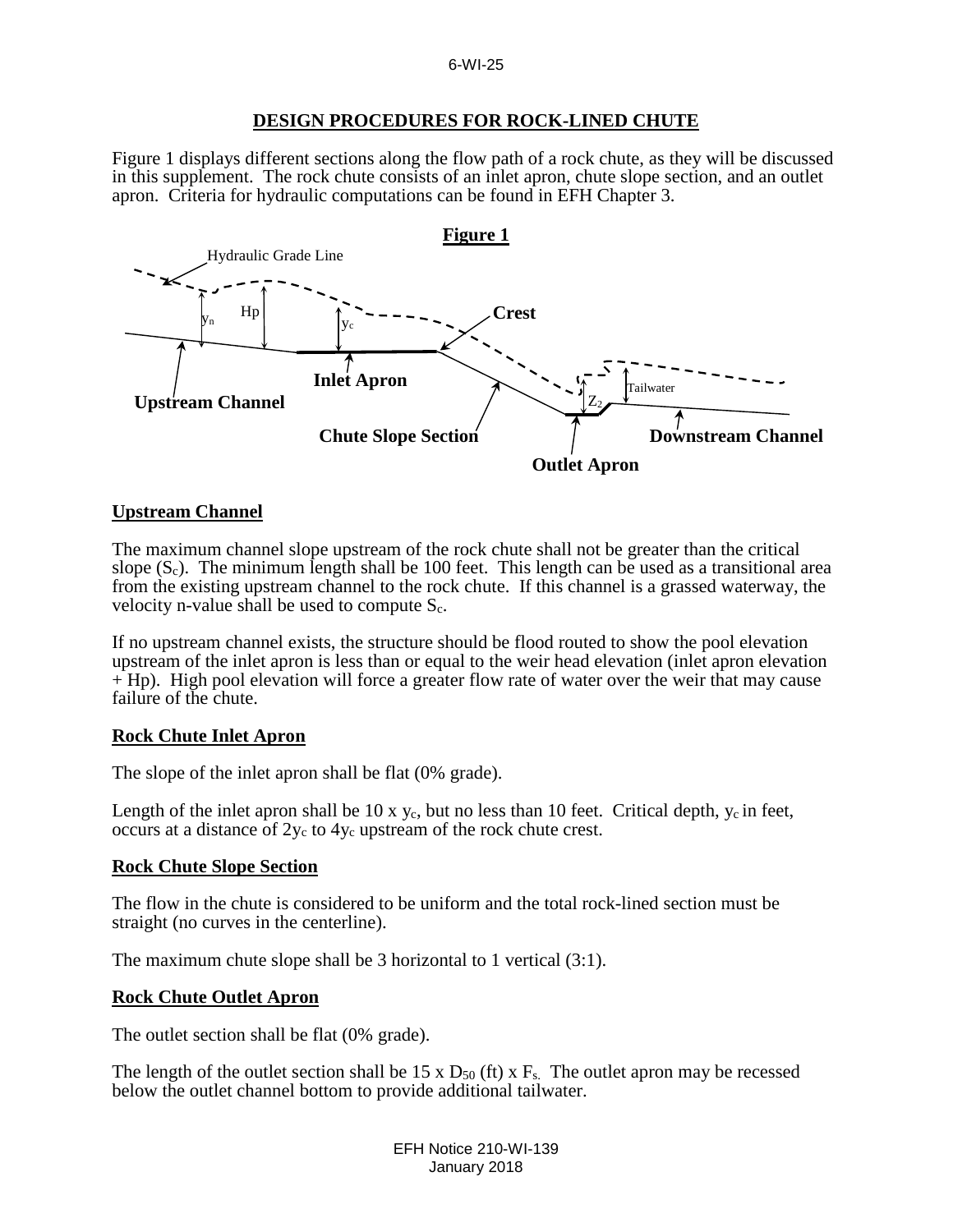### **Rock Chute Channel Depth**

The minimum depth shall be the maximum depth of either the weir head  $(H_p)$  at the inlet apron or the depth of the hydraulic jump  $(Z_2)$  at the outlet apron. The depth shall be the same throughout the inlet apron, chute section and outlet apron.

### **Downstream Channel**

The waterway downstream of the rock chute shall have the same side slopes and bottom width as the rock chute's outlet apron. The slope of the waterway shall not exceed 2%. There may be a transitional area at the end of the outlet apron. This transitional area can be used to gradually adjust the channel width at the end of the outlet apron to the width for a grassed waterway as long as the waterway is designed to carry the appropriate flow and there is enough tailwater for the chute to operate properly.

For outlets that are directly into streams or have outlets other than a grass waterway, the outlet must be stable, must be able to resist erosion, and provide sufficient tailwater for the chute.

## **Bedding**

A geotextile (WCS-13 Class I) fabric must be placed beneath the rock. If sand-gravel bedding is used beneath the geotextile, the bedding thickness shall be a approximately two (2) inches.

If the bedding is planned to act as a filter for moist soils, it must be designed as a filter. Filter design criteria can be found in NRCS National Engineering Handbook Part 633, Chapter 26, Gradation Design of Sand and Gravel Filters.

### **Rock Size**

Rock size for chutes shall be expressed by the  $D_{50}$  size (50 percent passing by weight). To provide an economical design, rock delivered from local quarries should be used. Therefore, a determination of the rock size and shape to be used shall be completed prior to the design of a rock chute. Rock that is larger than 2 times the  $D_{50}$  shall not be used. To determine the  $D_{50}$  size, use either Equation 1 or 2 depending on the chute's bed slope  $(S_{ch})$  that is used.

for  $S_{ch} < 0.10$  (10:1) i.e. 20:1 or 0.05 ft/ft

$$
D_{50} = \left[ \frac{q_t (S_{ch})^{1.5}}{4.75(10)^{-3}} \right]^{\frac{1}{1.89}}
$$
 (Equation 1)

for  $S_{ch} \ge 0.10$  (10:1) i.e. 5:1 or 0.20 ft/ft

$$
D_{50} = \left[ \frac{q_t (S_{ch})^{0.58}}{3.95(10)^{-2}} \right]^{1.89}
$$
 (Equation 2)

Where  $D_{50}$  = median rock size in inches

 $q_t$  = equivalent unit discharge in ft<sup>3</sup>/sec/ft  $\overline{S}_{ch}$  = chute bed slope in ft/ft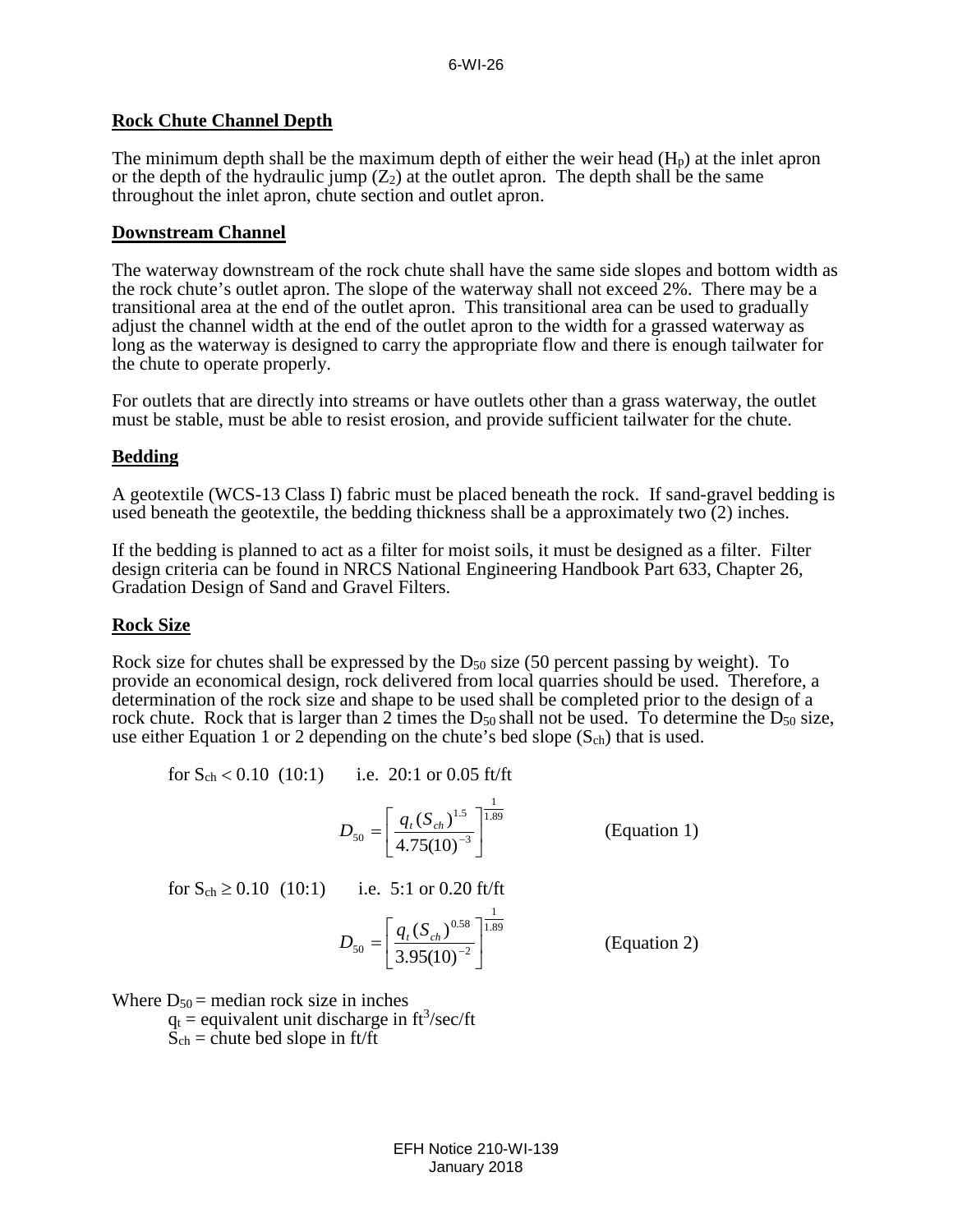## **Rock Lining Roughness**

The roughness value of the rock lining varies according to the rock size  $(D_{50})$  and the slope of the chute's bed Sch. Manning's "n" shall be found using Equation 3.

(Equation 3)

 $n = 0.047(D_{50} * S_{ch})^{0.147}$ 

Where  $n =$  Manning's "n" value for given rock size and chute slope  $D_{50}$  = median rock size in inches  $S_{ch}$  = chute bed slope in ft/ft

## **Factor of Safety (Fs)**

The Factor of Safety is used to compensate for any unexpected variables in the flow, rock shape, or the "n" value. The  $F_s$  values are shown in Table 1. The minimum  $F_s$  allowed on any chute is 1.2. The  $F_s$  is used in Equation 4 to determine the  $D_{50}$ <sup>\*</sup> that shall be used in the design.

$$
D_{50} x (F_s) = D_{50}^* \tag{Equation 4}
$$

|                                                                                                                                                                                              | <b>Factor of Safety Range</b>            |                         |  |
|----------------------------------------------------------------------------------------------------------------------------------------------------------------------------------------------|------------------------------------------|-------------------------|--|
| Condition                                                                                                                                                                                    | <b>Rock Shape</b>                        |                         |  |
|                                                                                                                                                                                              | $50\%$ angular <sup>1</sup><br>50% round | 100% round <sup>2</sup> |  |
| Uniform flow: straight reach; minimal to no impact from<br>floating debris and ice; little or no uncertainty in design,<br>chute drops $\leq 10$ ft                                          | $1.2 - 1.3$                              | $1.7 - 1.8$             |  |
| Gradually varying flow; limited or minor impact from<br>floating debris or ice, chute drops $\leq 10$ ft                                                                                     | $1.3 - 1.4$                              | $1.8 - 2.0$             |  |
| Chutes which have a drop greater than 10 feet where the<br>chute capacity is based on the 25-year, 24-hour frequency<br>storm and higher storms are routed through an auxiliary<br>spillway. | $1.3 - 1.4$                              | $1.8 - 2.0$             |  |
| Chutes which have a drop greater than 10 feet where chute<br>capacity is based on greater than the 25-year, 24-hour<br>frequency storm.                                                      | $1.3 - 1.4$                              | $1.8 - 2.0$             |  |

## **Table 1 – Factor of Safety (Fs)**

150% angular 50% round should be used for crushed stone. (Note: 100% angular is square cubed rock)

<sup>2</sup>For a given discharge, 100% round stone  $D_{50}$ <sup>\*</sup> needs to be 40% larger than angular rock.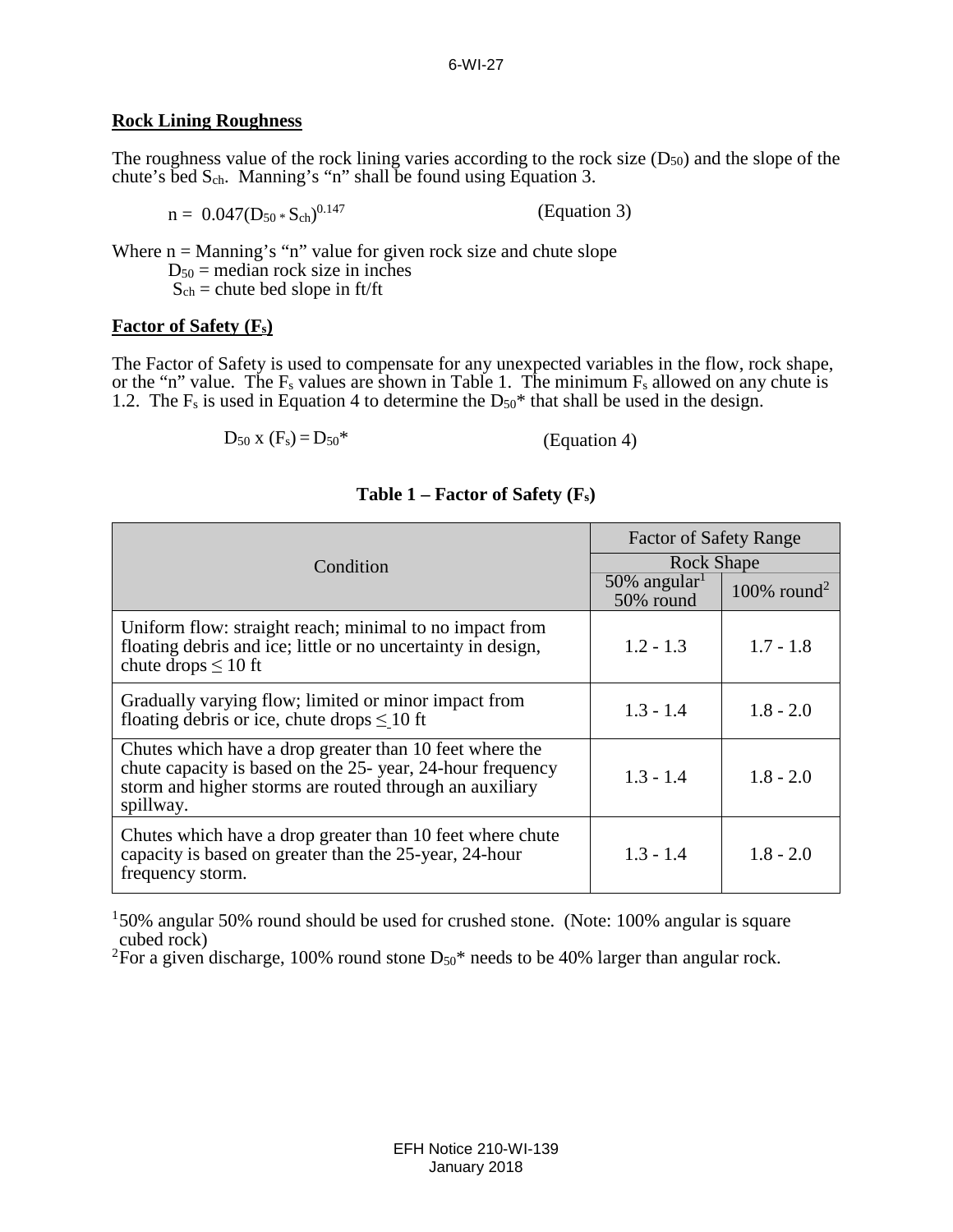#### **Rock Lining Thickness**

The minimum rock thickness shall be  $2 \times D_{50}^*$  which is also the size of the largest rock that shall be used.

The larger rock must be uniformly distributed throughout the entire rock mass and firmly in contact with each other. Smaller rock and spalls shall fill the voids between the larger rock.

#### **Rock Gradation**

Table 2 represents an acceptable gradation.

| <b>Percent Passing</b> | Size                                  |
|------------------------|---------------------------------------|
| by weight              | (inches)                              |
| 100                    | $1.5xD_{50}$ *--2.0xD <sub>50</sub> * |
| 85                     | $1.3xD_{50}$ *--1.8xD <sub>50</sub> * |
| 50                     | $1.0xD_{50}$ *--1.5x $D_{50}$ *       |
| 10                     | $0.8xD_{50}$ *--1.3x $D_{50}$ *       |

|  |  |  | <b>Table 2 – Rock Gradation</b> |
|--|--|--|---------------------------------|
|--|--|--|---------------------------------|

 $D_{50}^*$  equals the Designed  $D_{50}$  x factor of safety (F<sub>s</sub>)

The State of Wisconsin Department of Transportation Standard Specifications for Highway and Structure Construction, Annotated 2005 Edition has four gradations that closely represent the Table 2 gradation. Table 3 shows the  $D_{50}$ \* relationship with DOT riprap classifications.

### **Table 3 DOT Riprap Classifications**

| $D_{50}$ <sup>*</sup> (in.) | <b>DOT Riprap Category</b>       |  |  |  |  |
|-----------------------------|----------------------------------|--|--|--|--|
|                             | Light Riprap                     |  |  |  |  |
|                             | Medium Riprap                    |  |  |  |  |
| 14                          | Heavy Riprap                     |  |  |  |  |
| 18                          | Extra Heavy Riprap               |  |  |  |  |
| >18                         | Site Specific Gradation Required |  |  |  |  |

#### **Construction Layout:**

To determine the bottom width (B') for construction layout use the following formula:

$$
B' = B + \frac{(T_L + T_B)}{z}
$$
 (Equation 5)

Where  $T_L$  = thickness of rock  $T_B$  = thickness of bedding  $B =$  design bottom width  $B' =$ lowest excavation bottom width

 $z = side slope ratio$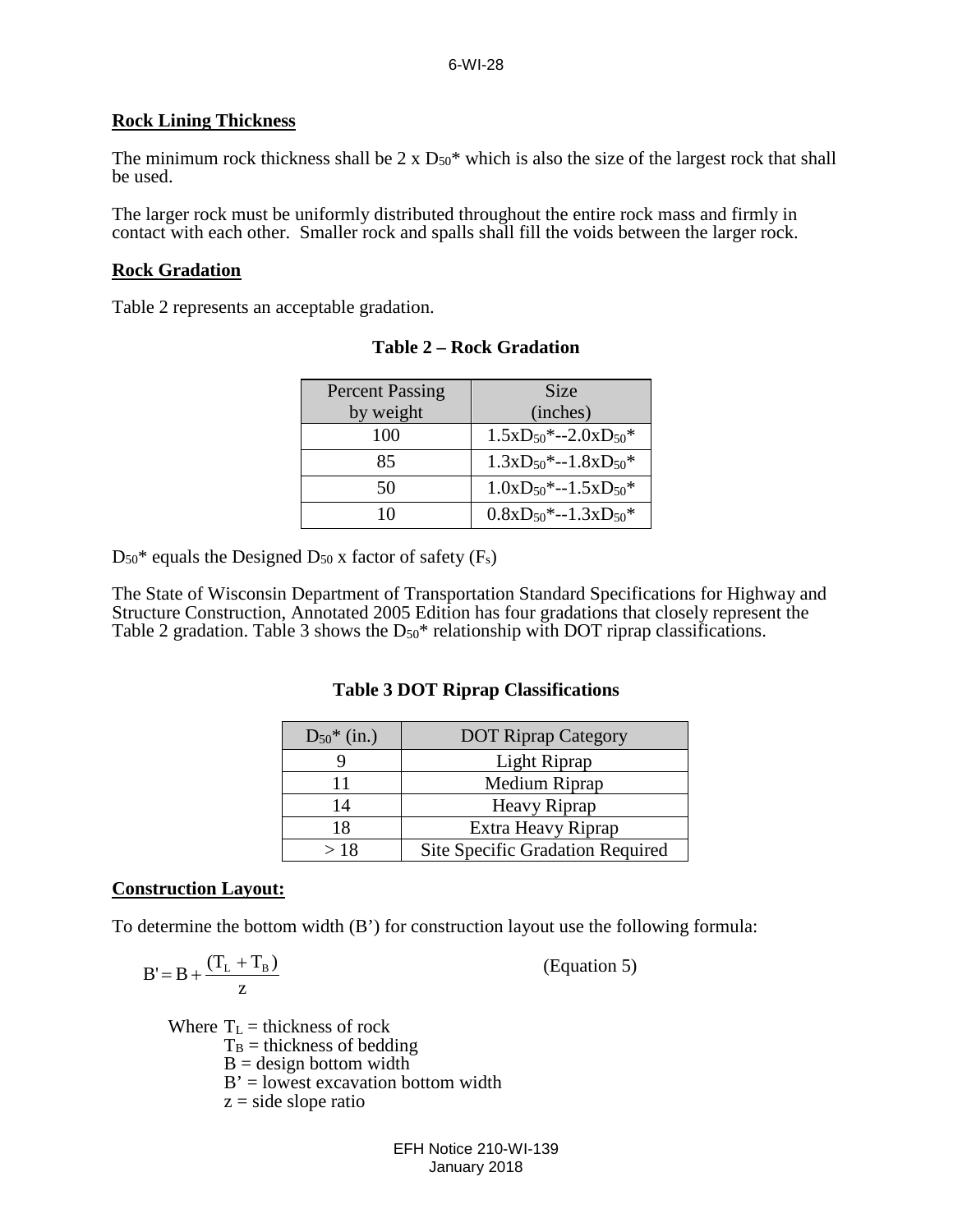## **Design Example**

Example:

Drainage area  $= 70$  acres Watershed slope  $= 4\%$  (moderate)  $RCN = 75$ 25-yr, 24-hr rainfall  $=$  4.7 inches 5 yr. storm  $(Q_{low}) = 50$  cfs Peak discharge  $(Q_{\text{high}}) = 99 \text{ cfs}$ Overfall height  $= 8$  ft<br>Upstream waterway:  $B = 25'$ ,  $z = 4:1$ ,  $s = 2.0\%$ Downstream waterway:  $B = 20'$ ,  $z = 4:1$ ,  $s = 1.0\%$ 

The topography at the site will allow a chute slope of 12:1 (8.33%). The available rock size is  $D_{50} = 8$ " (crushed stone). There will be sand bedding. The numbers being used for the calculations can be verified and are very close to actual data, so a factor of safety  $(F_s)$  of 1.2 can be used.

The following pages are printouts from the spreadsheet developed to design rock riprap chutes, showing the solution for this design example.

Pages 6-WI-30 through 6-WI-32 are the design documentation from the spreadsheet.

Page 6-WI-33 is the construction plan, quantities, and cost estimate from the spreadsheet.

Page 6-WI-34 is the construction plan, from the spreadsheet.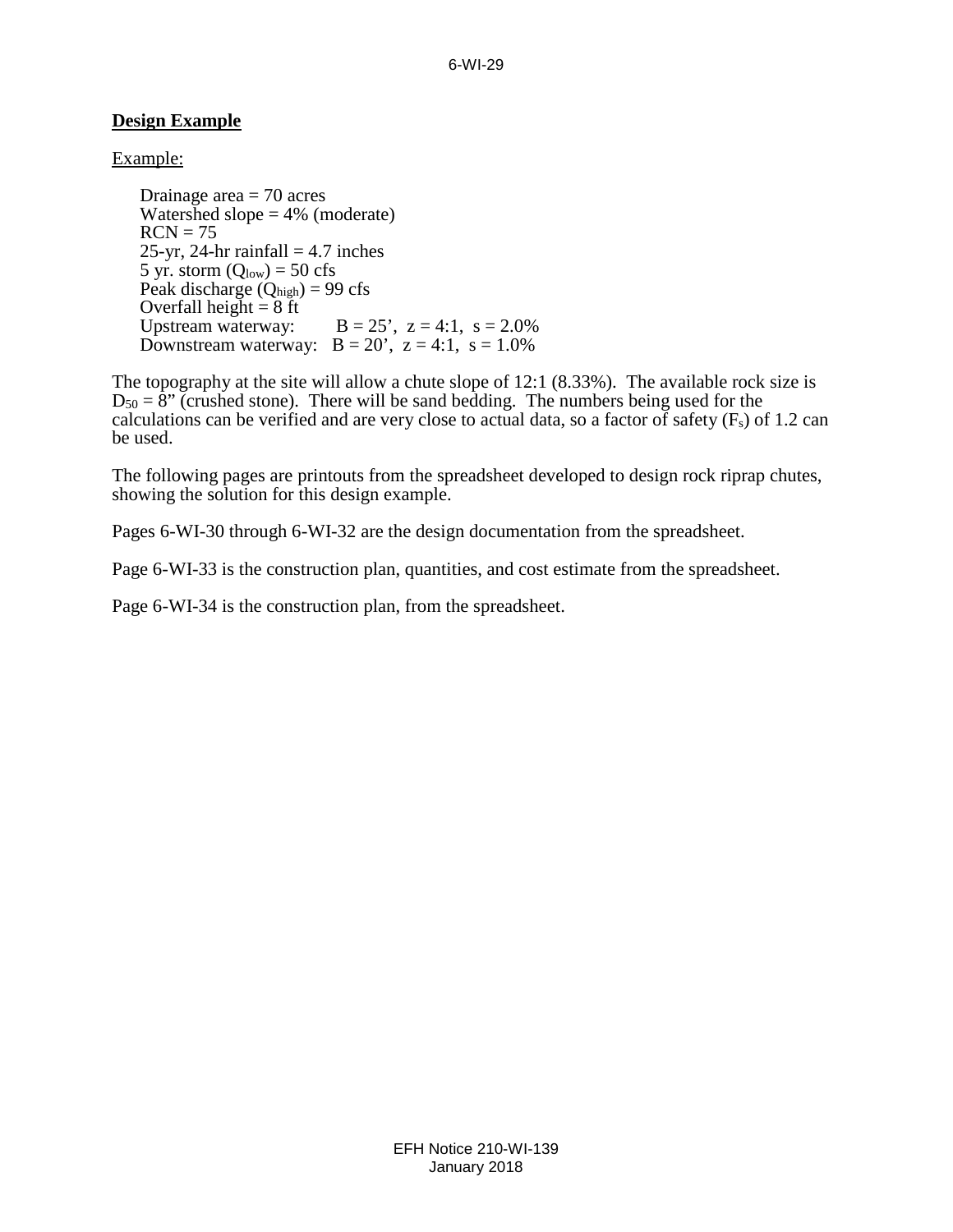

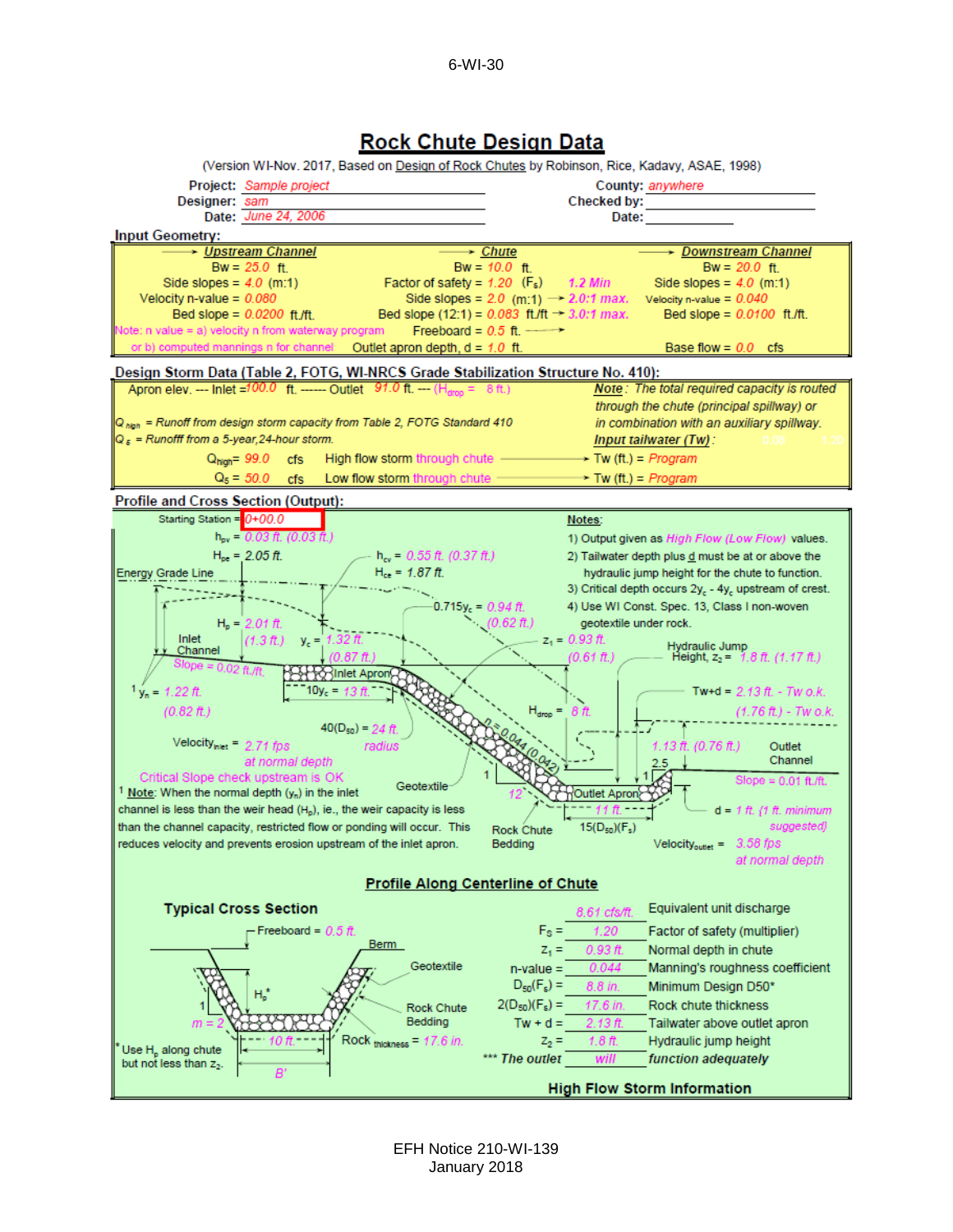# **Rock Chute Design Calculations**

(Version WI-Nov. 2017, Based on Design of Rock Chutes by Robinson, Rice, Kadavy, ASAE, 1998)

|               | <b>Project:</b> Sample project | <b>County: anywhere</b> |
|---------------|--------------------------------|-------------------------|
| Designer: sam |                                | Checked by:             |
|               | <b>Date: 6/24/2006</b>         | Date:                   |

#### I. Calculate the normal depth in the inlet channel

|                                                                   | <b>High Flow</b>   |                 |                             | <b>Low Flow</b> |                                                                                                      |
|-------------------------------------------------------------------|--------------------|-----------------|-----------------------------|-----------------|------------------------------------------------------------------------------------------------------|
| $y_n =$                                                           | 1.22 ft.           |                 | $y_n =$                     |                 | 0.82 $ft.$ (Normal depth)                                                                            |
| $Area =$                                                          | 36.6               | $ft^2$          |                             |                 | Area = $23.3$ $ft^2$ (Flow area in channel)                                                          |
| $Q_{\text{high}} =$                                               | 99.0               | cfs             | $Q_{low}$ =                 |                 | 50.0 cfs (Capacity in channel)                                                                       |
| Scupstreamchannel =                                               | $0.093$ ft/ft      |                 |                             |                 |                                                                                                      |
| II. Calculate the critical depth in the chute                     |                    |                 |                             |                 |                                                                                                      |
|                                                                   | <b>High Flow</b>   |                 |                             | <b>Low Flow</b> |                                                                                                      |
| $y_c =$                                                           | $1.32$ ft.         |                 | $V_{\rm e} =$               |                 | 0.87 ft. (Critical depth in chute)                                                                   |
| $Area =$                                                          | 16.7 $ft^2$        |                 |                             |                 | Area = $10.1$ $ft^2$ (Flow area in channel)                                                          |
| $Q_{\text{high}} =$                                               | 99.0 cfs           |                 | $Q_{\text{low}} =$          |                 | 50.0 cfs (Capacity in channel)                                                                       |
|                                                                   | $H_{oe} = 1.87$ ft |                 | $H_{ce} =$                  |                 | 1.24 ft (Total minimum specific energy head)                                                         |
| $h_{\text{cv}} =$                                                 | $0.55$ ff          |                 | $h_{\text{ew}} =$           |                 | 0.37 $\,$ ft (Velocity head corresponding to $y_c$ )                                                 |
| $10v_c =$                                                         | 13.21 ft           |                 |                             |                 | (Required inlet apron length)                                                                        |
| $0.715y_c = 0.94$ ft                                              |                    |                 | $0.715y_c =$                |                 | 0.62 ft. (Depth of flow over the weir crest or brink)                                                |
| III. Calculate the tailwater depth in the outlet channel          |                    |                 |                             |                 |                                                                                                      |
|                                                                   | <b>High Flow</b>   |                 |                             | <b>Low Flow</b> |                                                                                                      |
| $Tw =$                                                            | 1.13 ft.           |                 | $Tw =$                      |                 | 0.76 ft. (Tailwater depth)                                                                           |
| Area =                                                            | 27.6               | ft <sup>2</sup> | Area = 17.6 ft <sup>2</sup> |                 | (Flow area in channel)                                                                               |
| $Q_{\text{high}} =$                                               | 99.0 cfs           |                 | $Q_{\text{low}} =$          |                 | 50.0 cfs (Capacity in channel)                                                                       |
| $H_2 =$                                                           | 0.00               | ft              | $H_2 =$                     | 0.00            | ft. (Downstream head above weir crest,<br>$H_2 = 0$ , if $H_2 < 0.715$ <sup>*</sup> v <sub>a</sub> ) |
| IV. Calculate the head for a trapezoidal shaped broadcrested weir |                    |                 |                             |                 |                                                                                                      |
|                                                                   |                    |                 |                             |                 |                                                                                                      |

|                                                                                       | $Cd =$<br>1.00<br>(Coefficient of discharge for broadcrested weirs) |                 |  |                        |     |                                                                        |
|---------------------------------------------------------------------------------------|---------------------------------------------------------------------|-----------------|--|------------------------|-----|------------------------------------------------------------------------|
|                                                                                       | <b>High Flow</b>                                                    |                 |  |                        |     |                                                                        |
| $H_p =$                                                                               | $2.04$ ft.                                                          |                 |  | $2.01$ ft.             |     | (Weir head)                                                            |
| Area $=$                                                                              | $67.6$ ft <sup>2</sup>                                              |                 |  | 66.5 $ft^2$            |     | (Flow area in channel)                                                 |
| $V_o =$                                                                               | $0.00$ fps                                                          |                 |  | 1.49                   |     | fps (Approach velocity)                                                |
| $h_{\text{pv}} =$                                                                     | $0.00$ ft.                                                          |                 |  | 0.03                   | ft  | (Velocity head corresponding to H <sub>n</sub> )                       |
| $Q_{\text{high}} =$                                                                   | 99.0 cfs                                                            |                 |  | 99.0                   | cfs | (Capacity in channel)                                                  |
|                                                                                       |                                                                     |                 |  |                        |     | Trial and error procedure solving simultaneously for velocity and head |
|                                                                                       | <b>Low Flow</b>                                                     |                 |  |                        |     |                                                                        |
| $H_p =$                                                                               | $1.32$ ft                                                           |                 |  | $1.30$ ft.             |     | (Weir head)                                                            |
| $Area =$                                                                              | 40.0                                                                | ft <sup>2</sup> |  | $39.3$ ft <sup>2</sup> |     | (Flow area in channel)                                                 |
| $V_{o} =$                                                                             | 0.00                                                                | fps             |  | $1.27$ fps             |     | (Approach velocity)                                                    |
| $h_{\text{pv}} =$                                                                     | 0.00                                                                | ft              |  | 0.03                   | ft. | (Velocity head corresponding to H <sub>p</sub> )                       |
| $Q_{\text{low}} =$                                                                    | 50.0 cfs                                                            |                 |  | 50.0                   | cfs | (Capacity in channel)                                                  |
| Taish sand same comparations and discontinuously are the formula officers of the said |                                                                     |                 |  |                        |     |                                                                        |

Trial and error procedure solving simultaneously for velocity and head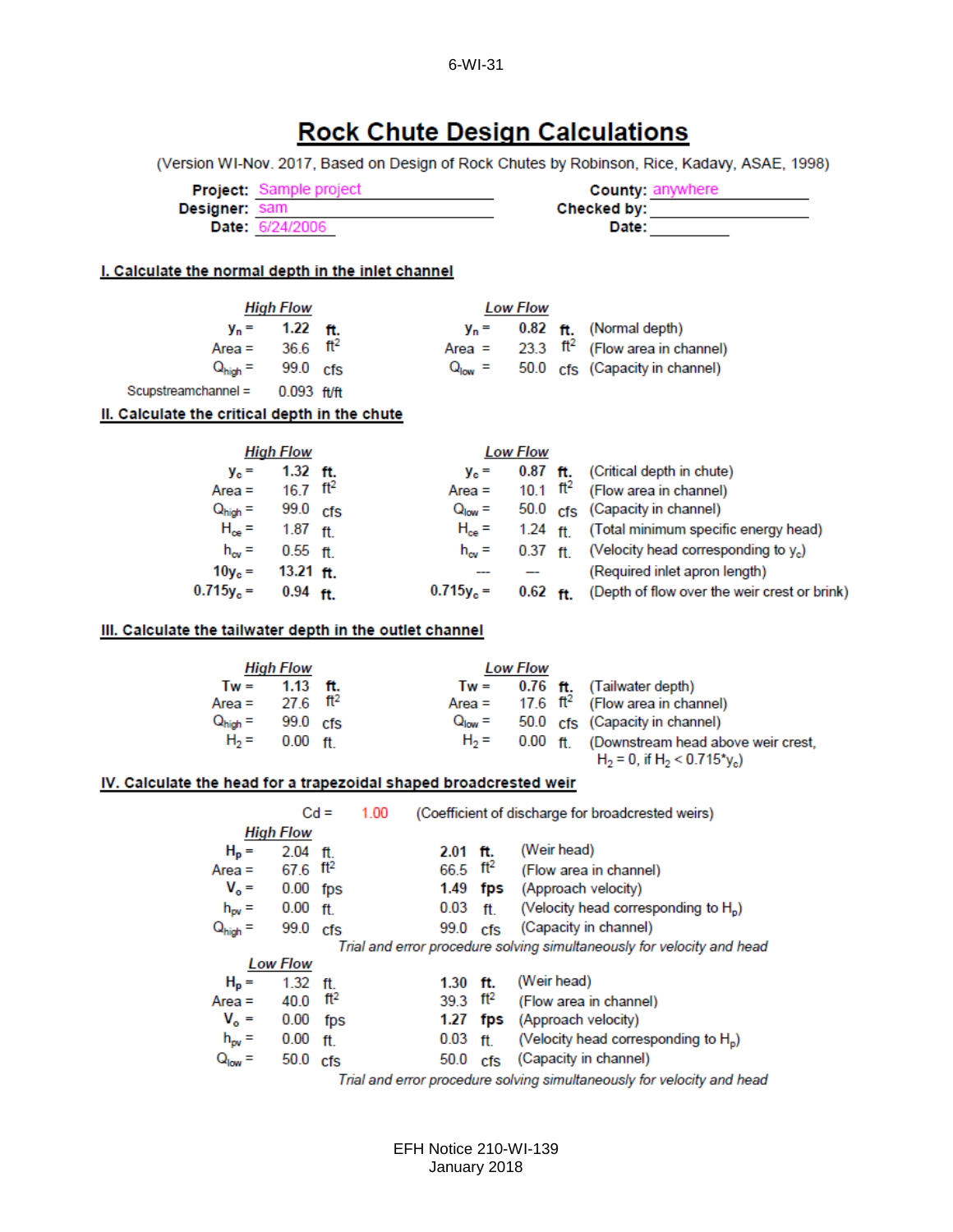# **Rock Chute Design Calculations**

(Version WI-Nov. 2017, Based on Design of Rock Chutes by Robinson, Rice, Kadavy, ASAE, 1998)

Project: Sample project Designer: sam Date: 6/24/2006

County: anywhere **Checked by:** Date:

#### V. Calculate the rock chute parameters (w/o a factor of safety applied)

|              | <b>High Flow</b>     |                                                     |                     | <b>Low Flow</b> |              |                                               |
|--------------|----------------------|-----------------------------------------------------|---------------------|-----------------|--------------|-----------------------------------------------|
| $q_{\ast} =$ |                      | $0.80$ cms/m                                        | $q_t =$             |                 | $0.42$ cms/m | (Equivalent unit discharge)                   |
|              |                      | $D_{50}$ (mm) = 186.65 $\longrightarrow$ (7.35 in.) | $D_{50} =$          | $133.43$ mm     |              | (Median <i>angular</i> rock size)             |
| $n =$        | 0.044                |                                                     | $n =$               | 0.042           |              | (Manning's roughness coefficient)             |
| $Z_1 =$      | $0.93$ ff            |                                                     | $Z_1 =$             | $0.61$ ft.      |              | (Normal depth in the chute)                   |
| $A_1 =$      | 11.0 ft <sup>2</sup> |                                                     | $A_1 =$             | 6.9 $ft^2$      |              | (Area associated with normal depth)           |
| $Velocity =$ | 9.03 fps             |                                                     | $Velocity =$        | $7.25$ fps      |              | (Velocity in chute slope)                     |
| $Z_{mean} =$ | $0.80$ ff            |                                                     | $Z_{\text{mean}} =$ | $0.55$ ft       |              | (Mean depth)                                  |
| $F_1 =$      | 1.78                 |                                                     | $F_1 =$             | 1.72            |              | (Froude number)                               |
| Lrock apron  | $9.19$ ff            |                                                     |                     |                 |              | (Length of rock outlet apron = $15^*D_{50}$ ) |

#### VI. Calculate the height of hydraulic jump height (conjugate depth)

|                              | High Flow                    |  | <b>Low Flow</b> |                                                            |
|------------------------------|------------------------------|--|-----------------|------------------------------------------------------------|
|                              | $z_2$ = 1.80 ft              |  |                 | $z_2$ = 1.17 ft. (Hydraulic jump height)                   |
| $Q_{\text{high}} = 99.0$ cfs |                              |  |                 | $Q_{\text{high}} = 50.0 \text{ cfs}$ (Capacity in channel) |
|                              | $A_2 = 24.5$ ft <sup>2</sup> |  |                 | $A_2 =$ 14.5 ft <sup>2</sup> (Flow area in channel)        |

#### VII. Calculate the energy lost through the jump (absorbed by the rock)

|                          | High Flow |  | <b>Low Flow</b> |                                                  |
|--------------------------|-----------|--|-----------------|--------------------------------------------------|
| $E_1 = 2.19$ ft          |           |  |                 | $E_1 = 1.43$ ft (Total energy before the jump)   |
| $E_2$ = 2.06 ft          |           |  |                 | $E_2$ = 1.36 $H_1$ (Total energy after the jump) |
| $R_E = 6.17 \, \text{g}$ |           |  |                 | $R_E = 5.16$ % (Relative loss of energy)         |

#### **Calculate Quantities for Rock Chute**

| -------Rock Riprap Volume-------        |                      |  |  |  |  |  |  |
|-----------------------------------------|----------------------|--|--|--|--|--|--|
| <b>Area Calculations</b>                | Length @ Rock CL     |  |  |  |  |  |  |
| $h = 2.01$                              | $lnlet = 12.97$      |  |  |  |  |  |  |
| $x_1 = 3.35$                            | Outlet = $11.18$     |  |  |  |  |  |  |
| $L = 4.49$                              | Slope = 108.81       |  |  |  |  |  |  |
| $A_5 = 6.74$                            | $2.5:1$ Lip = $2.54$ |  |  |  |  |  |  |
| $x_2 = 3.00$                            | Total = $135.49$ ft. |  |  |  |  |  |  |
| $A_h = 20.56$                           | <b>Rock Volume</b>   |  |  |  |  |  |  |
| $A_b + 2^A A_s = 34.05$ ft <sup>2</sup> | 170.84 $yd^3$        |  |  |  |  |  |  |

| -------Geotextile Quantity------- |                           |  |  |  |  |  |
|-----------------------------------|---------------------------|--|--|--|--|--|
| Width                             | Length @ Bot. Rock        |  |  |  |  |  |
| $2*Slope = 15.70$                 | Total = $135.48$ ft.      |  |  |  |  |  |
| Bottom = $10.71$                  | <b>Geotextile Area</b>    |  |  |  |  |  |
| Total = $26.41$ ft.               | vd <sup>2</sup><br>397.48 |  |  |  |  |  |

| -------Bedding Volume-------  |                          |
|-------------------------------|--------------------------|
| <b>Area Calculations</b>      |                          |
| $h = 3.51$                    | <b>Bedding Thickness</b> |
| $x_1 = 0.00$                  | $t_1, t_2 = 0.00$ in     |
| $L = 7.85$                    |                          |
| $A_5 = 0.00$                  | Length @ Bed CL          |
| $x_2 = 0.00$                  | Total = $135.48$ ft.     |
| $A_h = 0.00$                  | <b>Bedding Volume</b>    |
| 642<br>$A_h + 2^A A_e = 0.00$ | 0.00 0                   |

Note: 1) The radius is not considered when calculating quantities of riprap, bedding, or geotextile.

2) The geotextile quantity does not include overoverlapping (18-in. min.) or anchoring material (18-in. min. along sides, 24-in. min. on ends).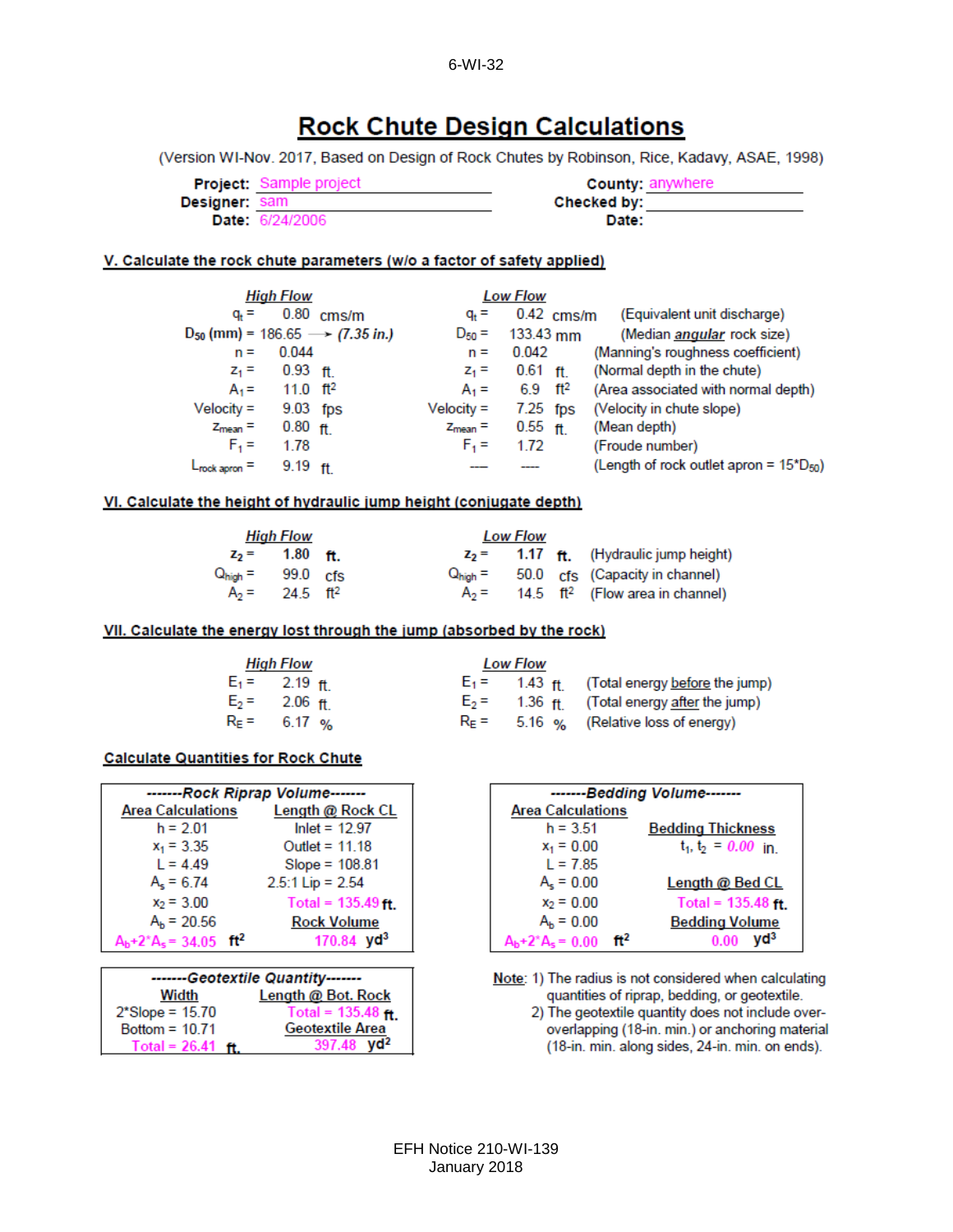

## **Rock Chute Design - Plan Sheet**